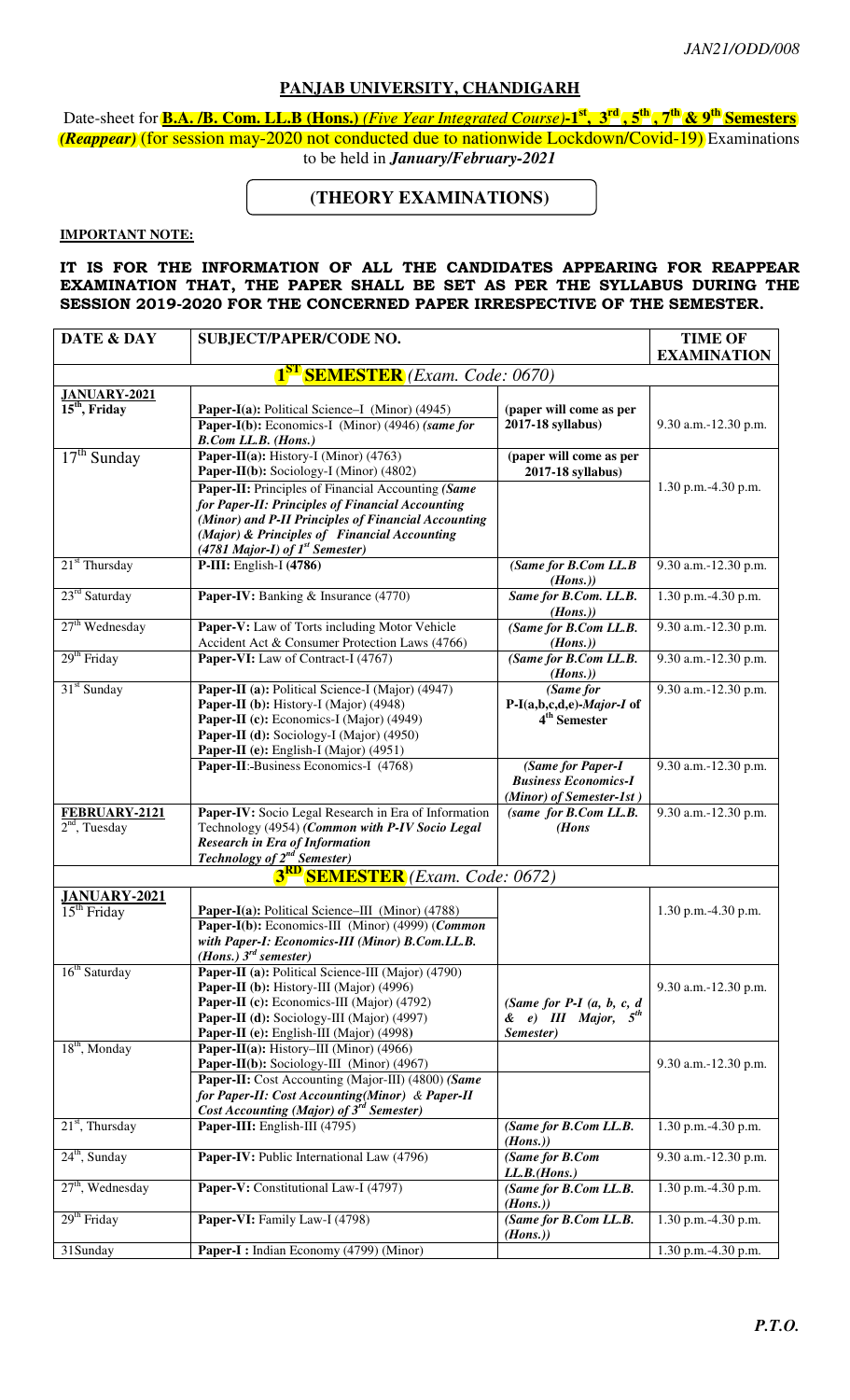| DATE & DAY                                    | <b>SUBJECT/PAPER/CODE NO.</b>                                                                                                                                                                                                                                                           |                                                                                                                                 | <b>TIME OF</b><br><b>EXAMINATION</b> |
|-----------------------------------------------|-----------------------------------------------------------------------------------------------------------------------------------------------------------------------------------------------------------------------------------------------------------------------------------------|---------------------------------------------------------------------------------------------------------------------------------|--------------------------------------|
|                                               | $5$ <sup>TH</sup><br><b>SEMESTER</b> (Exam. Code: 0674)                                                                                                                                                                                                                                 |                                                                                                                                 |                                      |
| $JANUARY-2021$<br>16 <sup>th</sup> , Saturday | Paper-I (a): Political Science-III (Major) (4790)<br>Paper-I (b): History-III (Major) (4996)<br>Paper-I (c): Economics-III (Major) (4792)<br>Paper-I (d): Sociology-III (Major) (4997)<br>Paper-I (e): English-III (Major) (4998)<br>Paper-I: Financial Management (Major) (4832) (Same | (Same for P-II $(a,b,c,d \&$<br>e)-III Major, $3^{rd}$ Semester)                                                                | 9.30a.m.-12.30 p.m.                  |
|                                               | for Paper-II Financial Management Major-V, 5 <sup>th</sup> Semester)                                                                                                                                                                                                                    |                                                                                                                                 | 9.30a.m.-12.30 p.m.                  |
| $16th$ , Saturday                             | Paper-II (a): Political Science-V (Major) (4818)<br><b>Paper-II</b> (b): History-V (Major) $(4819)$<br>Paper-II (c): Economics-V (Major) (4820)<br>Paper-II (d): Sociology-V (Major) (4821)<br>Paper-II (e): English-V(Major) (4822)                                                    | (Common with P-I<br>$(a,b,c,d,e)$ Major – V of $7th$<br>semester)                                                               | 1.30 p.m.-4.30 p.m.                  |
| $18th$ , Monday                               | Paper-II (a): Hindi-II $(4823)$<br>Paper-II (b): Punjabi-II (4824)<br>Paper-II (c): French-II $(4825)$                                                                                                                                                                                  | (common with $P-III$ (a, b<br>$\&c)$ , $5^{th}$ Semester) (Same<br>for B.Com LL.B. (Hons.))                                     | 1.30 p.m.-4.30 p.m.                  |
| $22nd$ , Friday                               | Paper-IV: Indian Penal Code-I (4826)                                                                                                                                                                                                                                                    | (Same for B.Com LL.B.<br>(Hons.) & P-III Indian<br>Penal Code-I, of 5 <sup>th</sup><br>Semester)                                | 9.30a.m.-12.30 p.m.                  |
| $24th$ , Sunday                               | Paper-V: Criminal Procedure - I (4827)                                                                                                                                                                                                                                                  | (Same paper for for<br>$B. Com LL.B. (Hons.)$ &<br>also common with P-IV<br>Criminal Procedure - I,<br>5 <sup>th</sup> semester | 1.30 p.m.-4.30 p.m.                  |
| $28th$ , Thursday                             | P-V Alternate Dispute Resolution (4874)                                                                                                                                                                                                                                                 | (Same for P-I Alternate<br><b>Dispute Resolution of 7th</b><br>Semester)                                                        | 9.30a.m.-12.30 p.m.                  |
| $30th$ , Saturday                             | Paper-VI (a): Local Self Government (4828)<br>Paper-VI (b): Interpretation of Statutes and<br>Principles of Legislation (4829)<br>Paper-VI (c): International Criminal Law and<br>International Criminal Court (4830)                                                                   | (Same for B.Com LL.B.<br>$(Hons.)$ )                                                                                            | 9.30a.m.-12.30 p.m.                  |
| FEBRUARY-2021<br>$1st$ , Monday               | Paper-I(a): History-II (Minor) (4816) (Same for<br>Paper-II(a) History-II (Minor), $2^{nd}$ Semester)<br><b>Paper-I (b):</b> Sociology-II (Minor) (4817) (Same for<br>Paper-II(b) Sociology -II (Minor), $2^{nd}$ Semester)                                                             |                                                                                                                                 | 9.30a.m.-12.30 p.m.                  |
| $1st$ , Monday                                | Paper-I: Operation Research (Minor) (4831) (Same<br>for Paper-I, Operations Research Major-V and<br><b>Paper – I Operations Research Major, <math>7^{th}</math></b><br>Semester)                                                                                                        |                                                                                                                                 | 1.30 p.m.-4.30 p.m.                  |
|                                               | <b>SEMESTER</b> (Exam. Code: 0676)                                                                                                                                                                                                                                                      |                                                                                                                                 |                                      |
| <b>JANUARY-2021</b><br>$16th$ , Saturday      | Paper-I (a): Political Science-V (Major) (4818)<br>Paper-I (b): History-V (Major) (4819)<br>Paper-I (c): Economics-V (Major) (4820)<br>Paper-I (d): Sociology-V (Major) (4821)<br>Paper-I (e): English-V (Major) (4822)                                                                 | Common with P-<br>$II(a,b,c,d,e)$ Major-V of<br>$5th$ semester                                                                  | 1.30 p.m.-4.30 p.m.                  |
| $19th$ , Tuesday                              | Paper-II: Law of Property (4875) (Same for <i>Property</i>                                                                                                                                                                                                                              | (Same for B.Com LL.B.                                                                                                           | 9.30a.m.-12.30 p.m.                  |
| $22nd$ , Friday                               | Law Including Transfer of Property Act 1882)<br>Paper-III: Law of Evidence (4876)                                                                                                                                                                                                       | (Hons.)<br>(Same for B.Com LL.B.<br>(Hons.)                                                                                     | 1.30 p.m.-4.30 p.m.                  |
| $25th$ , Monday                               | Paper-IV: Civil Procedure-I (4877)                                                                                                                                                                                                                                                      | (Same for B.Com LL.B.<br>$(Hons.$ )                                                                                             | 9.30a.m.-12.30 p.m.                  |
| $28th$ , Thursday                             | Paper-I: Alternate Dispute Resolution (4874)                                                                                                                                                                                                                                            | (Common with P-V<br><b>Alternate Dispute</b><br><b>Resolution of 5<sup>th</sup></b><br>semester)                                | 9.30a.m.-12.30 p.m.                  |
| $30th$ , Saturday                             | Paper-V(a): Gender Justice and Feminist<br>Jurisprudence (4878)<br>Paper-V(b): Right to Information and Media Law<br>(4879)<br><b>Paper-V(c):</b> Business Laws $(5010)$<br>Paper-V(c): Organized Crimes and Internal Security<br>Laws (4880)                                           | (Same for B.Com LL.B.<br>$(Hons.)$ )                                                                                            | 1.30 p.m.-4.30 p.m.                  |
| FEBRUARY-2021<br>$1st$ , Monday               | Paper-I: Operation Research (Major-V) (4831) (Same<br>for Paper-I, Operations Research Major 7 <sup>th</sup> Semester<br>and Paper – I Operations Research (Minor), $5^{th}$<br>Semester)                                                                                               |                                                                                                                                 | 1.30 p.m.-4.30 p.m.                  |
| $2nd$ , Tuesday                               | Paper-VI: Business Laws-I (4881)                                                                                                                                                                                                                                                        | (Same for B.Com LL.B.<br>$(Hons.)$ )                                                                                            | 1.30 p.m.-4.30 p.m.                  |